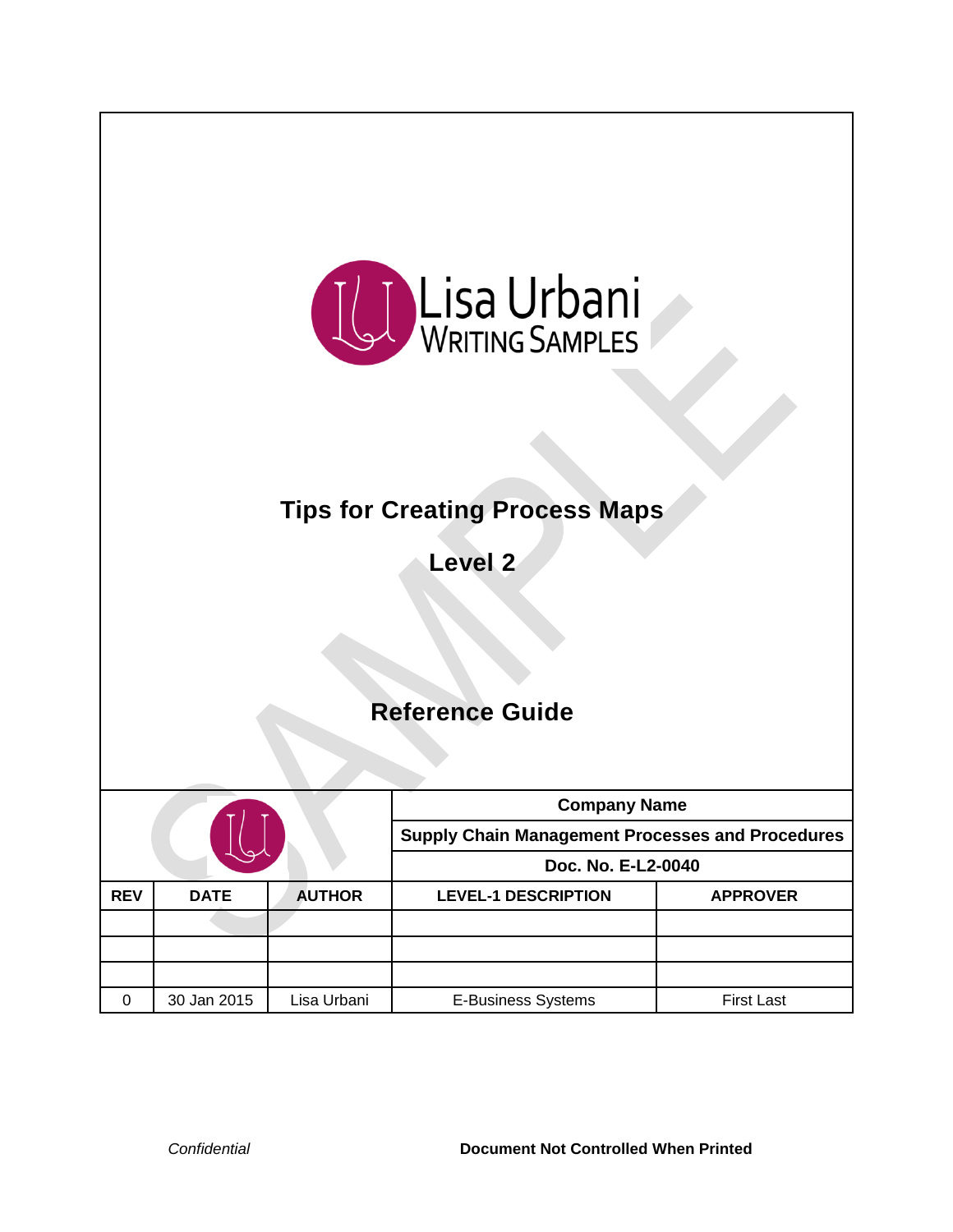

| <b>RECORD OF AMENDMENT</b> |                |                    |                              |  |  |  |  |
|----------------------------|----------------|--------------------|------------------------------|--|--|--|--|
| <b>REVISION</b>            | <b>SECTION</b> | <b>SUB-SECTION</b> | <b>DESCRIPTION OF CHANGE</b> |  |  |  |  |
|                            |                |                    |                              |  |  |  |  |
|                            |                |                    |                              |  |  |  |  |
|                            |                |                    |                              |  |  |  |  |
|                            |                |                    |                              |  |  |  |  |
|                            |                |                    |                              |  |  |  |  |
|                            |                |                    |                              |  |  |  |  |
|                            |                |                    |                              |  |  |  |  |
|                            |                |                    |                              |  |  |  |  |
|                            |                |                    |                              |  |  |  |  |
|                            |                |                    |                              |  |  |  |  |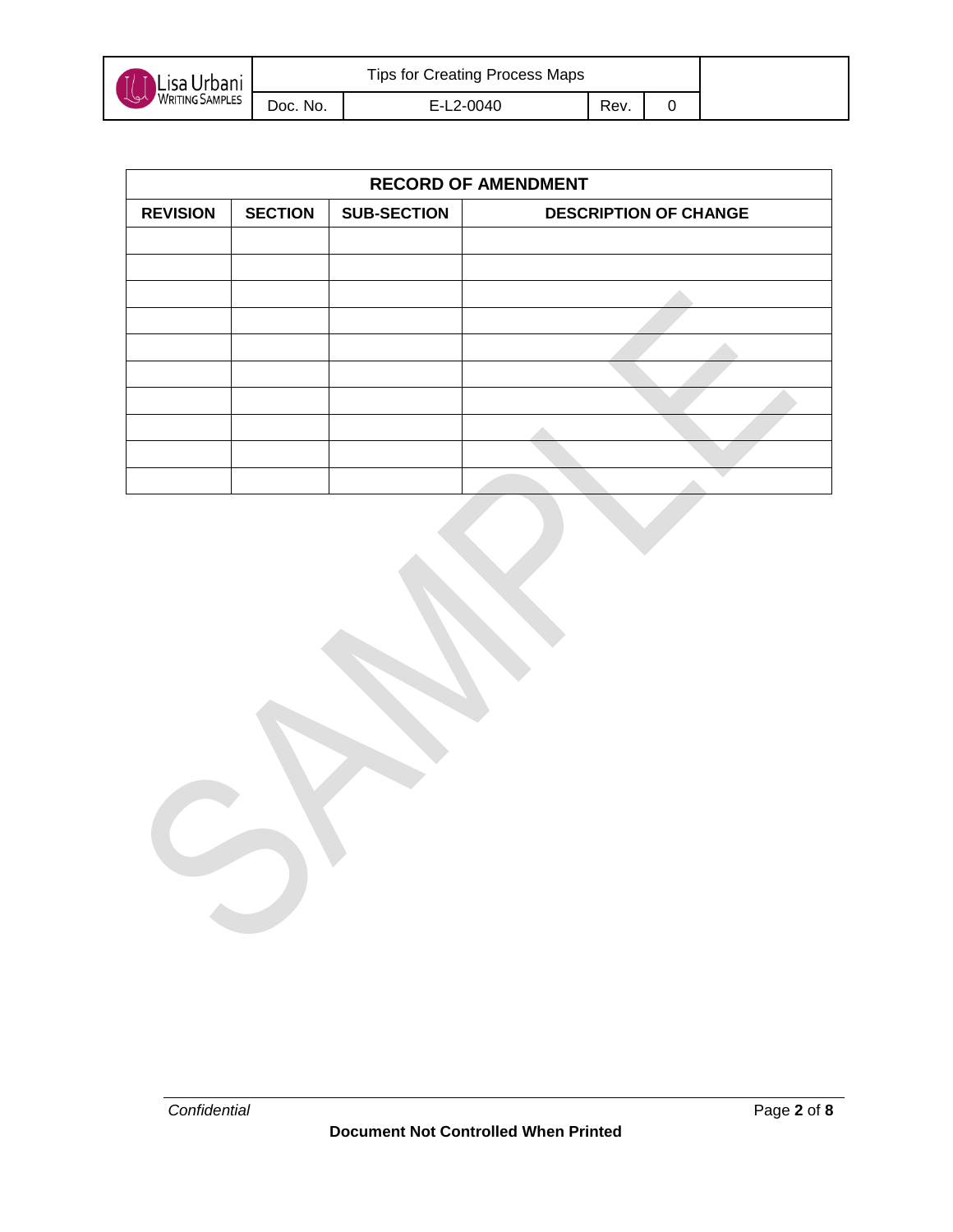

Rev.

## **TABLE OF CONTENTS**

| 3.1. |  |  |  |  |  |  |
|------|--|--|--|--|--|--|
|      |  |  |  |  |  |  |
| 4.1. |  |  |  |  |  |  |
| 4.2. |  |  |  |  |  |  |
|      |  |  |  |  |  |  |
| 5.1. |  |  |  |  |  |  |
| 5.2. |  |  |  |  |  |  |
| 5.3. |  |  |  |  |  |  |
| 5.4. |  |  |  |  |  |  |
| 5.5. |  |  |  |  |  |  |
| 5.6. |  |  |  |  |  |  |
| 5.7. |  |  |  |  |  |  |
|      |  |  |  |  |  |  |
| 6.1. |  |  |  |  |  |  |
| 6.2. |  |  |  |  |  |  |
| 6.3. |  |  |  |  |  |  |
| 6.4. |  |  |  |  |  |  |
|      |  |  |  |  |  |  |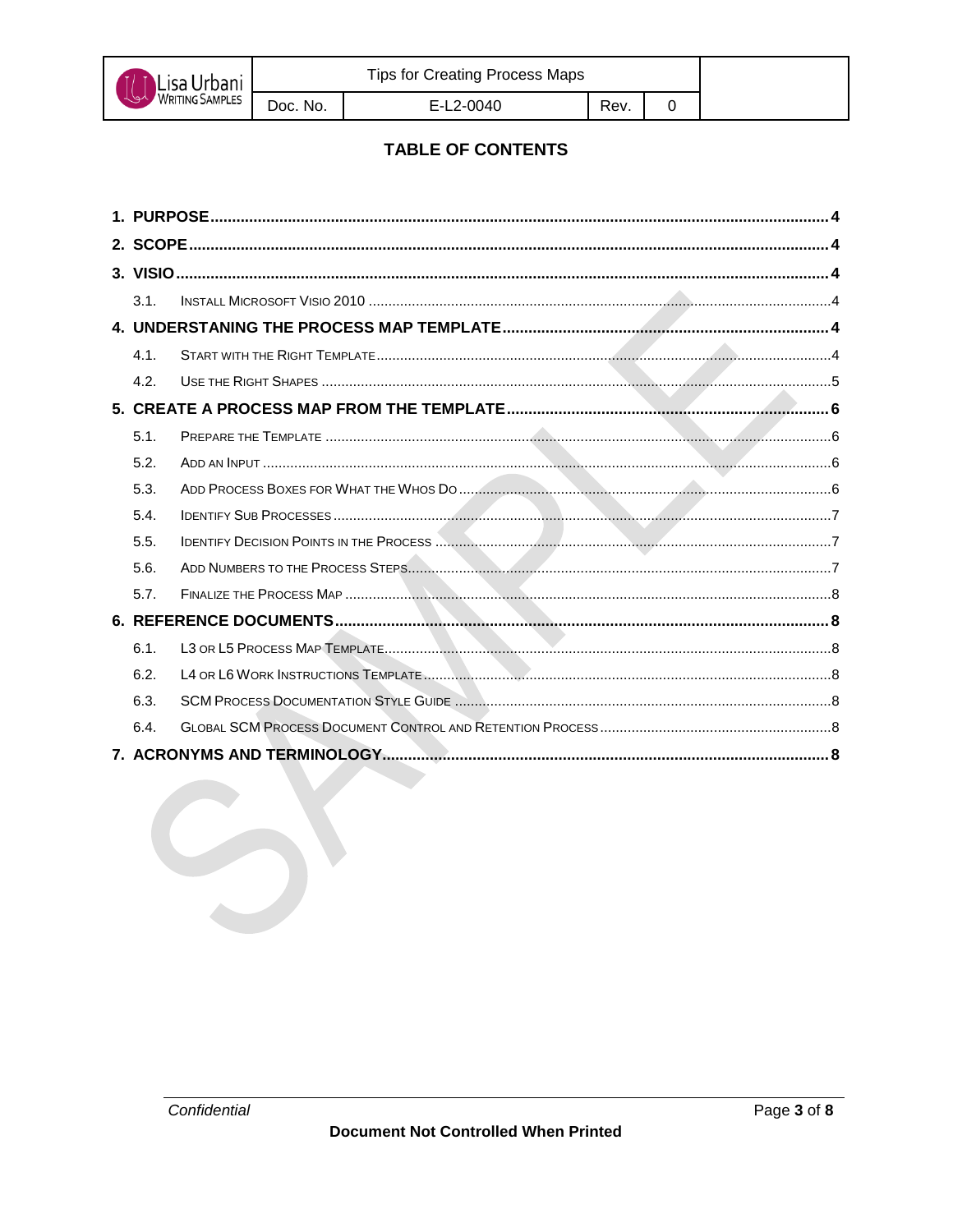

## <span id="page-3-0"></span>**1. PURPOSE**

The purpose of this reference guide is to provide tips for creating clear process maps using Microsoft Visio 2010.

## <span id="page-3-1"></span>**2. SCOPE**

The scope of this reference guide is global and site-specific process maps created for Supply Chain Management (SCM) processes.

Processes maps are created to show Who does What and rather than what systems do. Work instructions are intended to document How the Who does What.

#### <span id="page-3-3"></span><span id="page-3-2"></span>**3. VISIO**

#### **3.1. Install Microsoft Visio 2010**

- 3.1.1. The version of MS Visio used by the SCM Process Documentation team is Visio 2010. The process map template linked below is designed in Visio 2010.
- 3.1.2. Contact the IT Help Desk to install Visio 2010.

#### <span id="page-3-5"></span><span id="page-3-4"></span>**4. UNDERSTANING THE PROCESS MAP TEMPLATE**

#### **4.1. Start with the Right Template**

- 4.1.1. Start with the L3 or L5 Process Map Template.
- 4.1.2. Ensure the SCM Process Map Shapes stencil is open in your template.

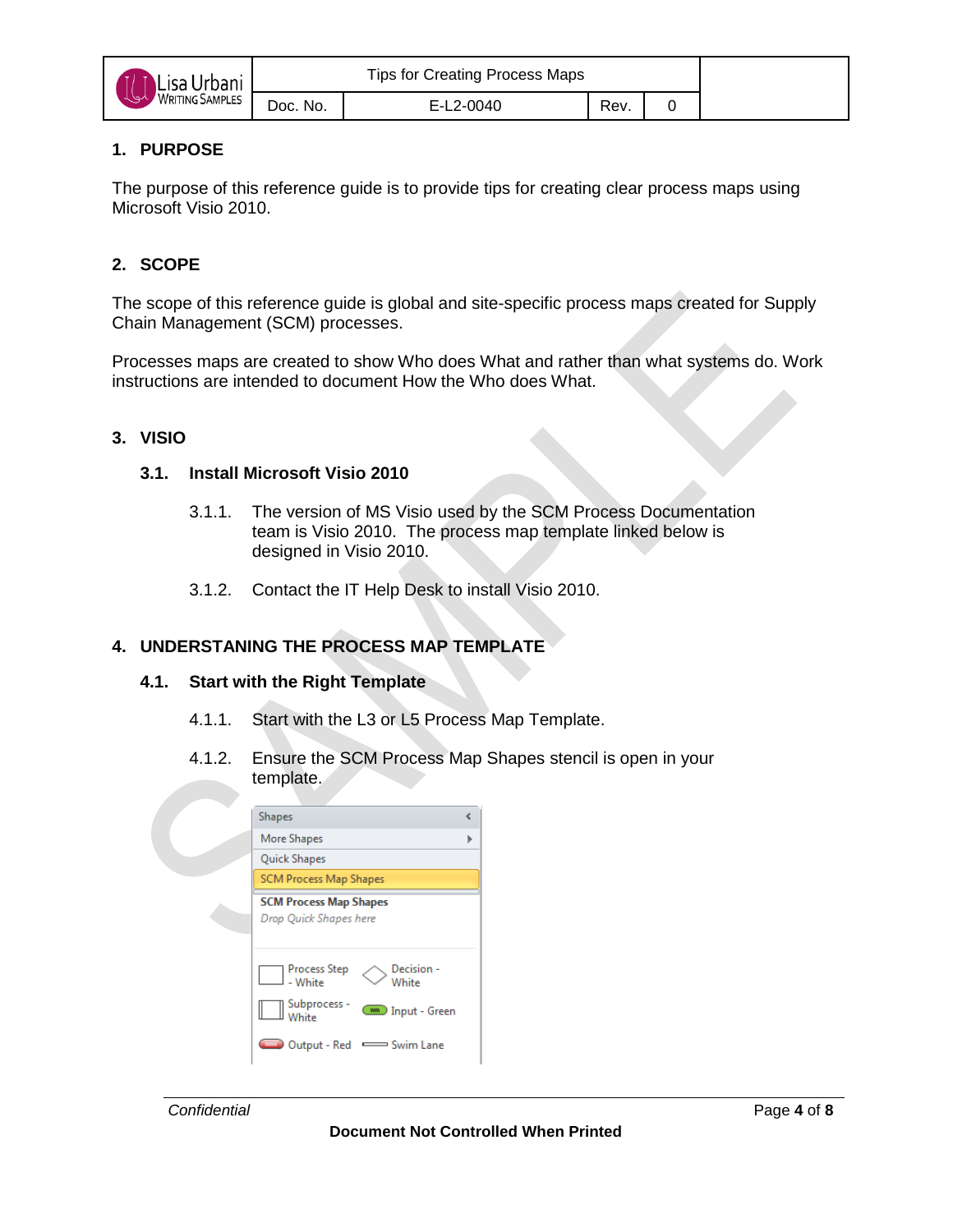

- 4.1.4. Click More Shapes.
- 4.1.5. Click Open Stencil.
- 4.1.6. Navigate to G:\Supply Chain Management\SCM Process Library\E-Business Systems\Templates.
- 4.1.7. Click on the SCM Process Map Shapes stencil.
- 4.1.8. Click Open.

#### <span id="page-4-0"></span>**4.2. Use the Right Shapes**

4.2.1. This SCM Process Map Shapes stencil has the 5 shapes used for documenting SCM processes. (See step 4.1 to add.)



**Process** – used for process steps performed by the Who.

**Decision Diamond** – used to indicate an optional paths based on the previous step. Usually Yes/No.

**Sub process** – used to indicate another process that must be performed before proceeding. This can be a process by and SCM group or external. If the sub process is in a process performed by your team, add the team description at the beginning of the process name.

**Input** – all processes begin with an input of some type. It may be a need to purchase something, or the output of another process.

**Output** – all processes must have at least one output. The output needs to include what the output is rather than just End.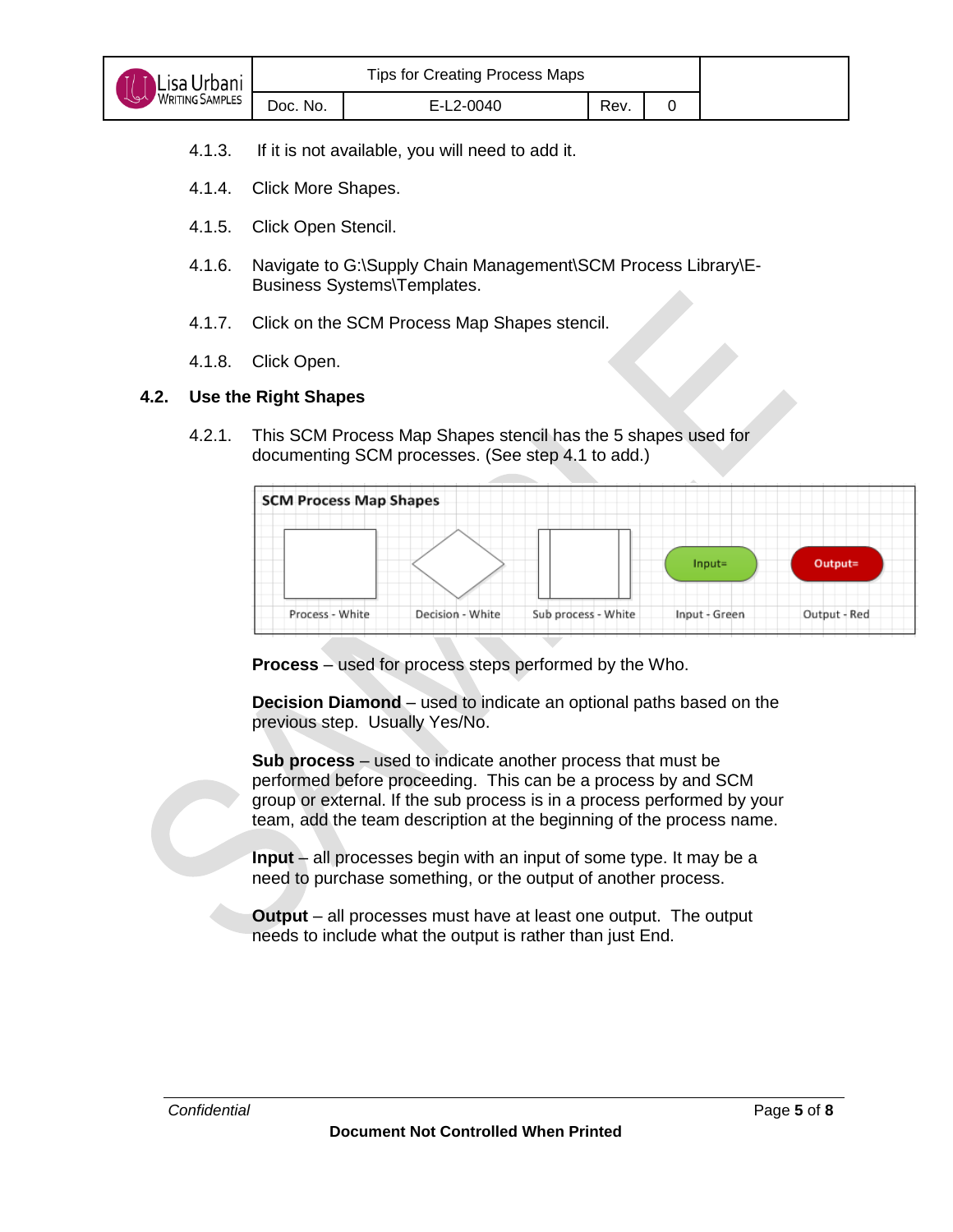

## <span id="page-5-1"></span><span id="page-5-0"></span>**5. CREATE A PROCESS MAP FROM THE TEMPLATE**

#### **5.1. Prepare the Template**

- 5.1.1. Change the title at the top of the process map to include your group name and appropriate process level – Level 3 or global process maps, Level 5 site-specific process maps.
- 5.1.2. After the colon include either Global or the site indicator and the name of the process you are documenting.
- 5.1.3. Change the date at the top.
- 5.1.4. Remove all of the content in the 2 swim lanes (the content in Process Map (PM) template is included in this document).
- 5.1.5. Change the labels on the Swim Lanes to the Whos performing the actions in the process you are documenting.
- 5.1.6. Add additional Swim Lanes as necessary by dragging the swim lane from the SCM Process Map Shapes stencil.

#### <span id="page-5-2"></span>**5.2. Add an Input**

- 5.2.1. All processes must have a specific input.
- 5.2.2. Add an Input oval or change the content after Input= in the green oval to the input for the process you are documenting.

#### <span id="page-5-3"></span>**5.3. Add Process Boxes for What the Whos Do**

- 5.3.1. Use the Process box for showing the major steps the Who performs in the process.
- 5.3.2. Drag the Process box from the stencil to the appropriate Swim Lane.
	- 5.3.2.1. If you have too many process step boxes on your process map (hint: they can't fit legibly on a letter or legal size map) consider that you may have:
		- 5.3.2.1.1. shown instructional steps rather than the major steps of the process - consider adding that information to the work instructions document
		- 5.3.2.1.2. more than one process combined in one process map – consider breaking it up into 2 or more process maps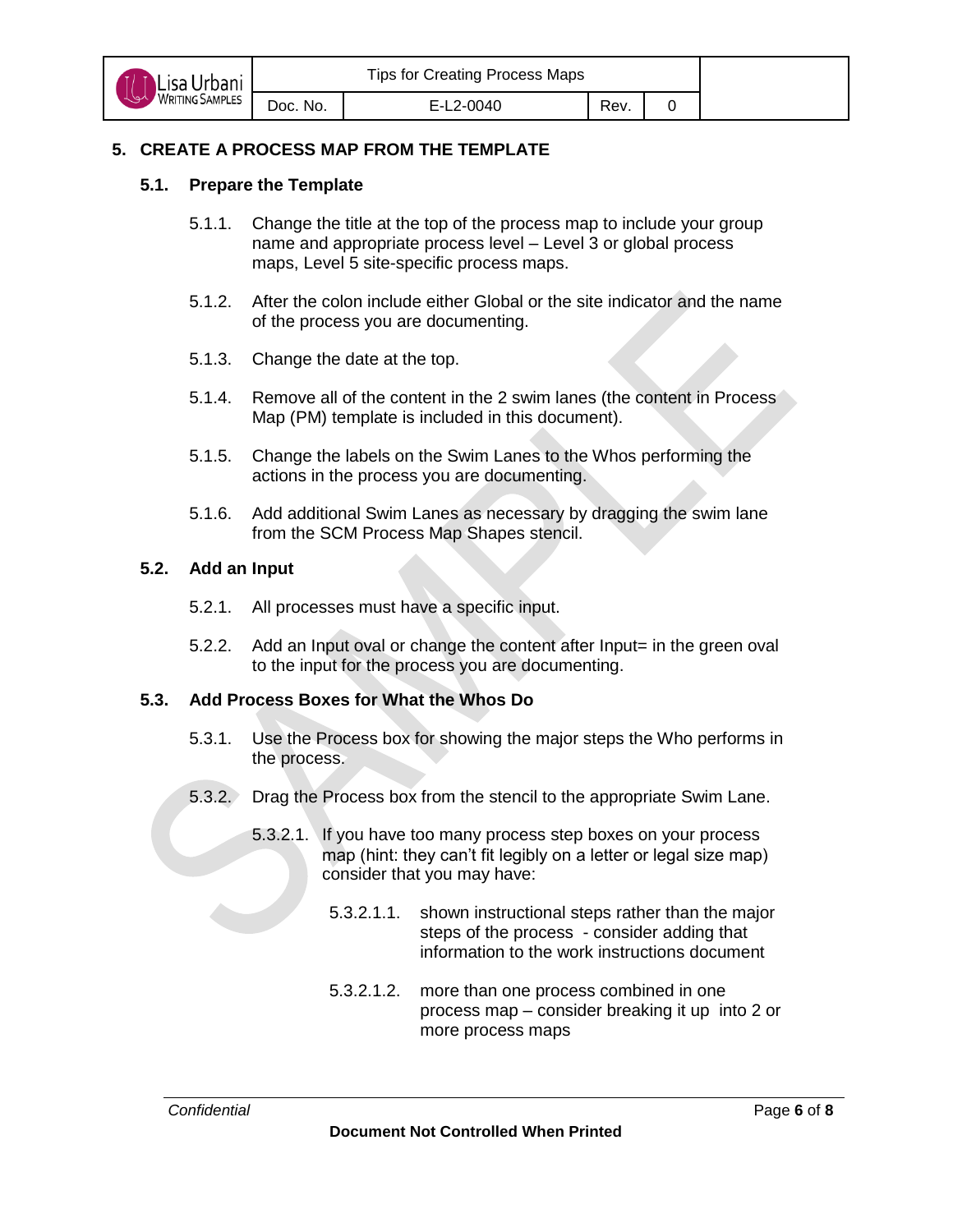| Lisa Urbani                                                                                                   | <b>Tips for Creating Process Maps</b>                                                                                                                                                                            |  |                                                                                                |  |                         |                  |                                                                                                                                                             |
|---------------------------------------------------------------------------------------------------------------|------------------------------------------------------------------------------------------------------------------------------------------------------------------------------------------------------------------|--|------------------------------------------------------------------------------------------------|--|-------------------------|------------------|-------------------------------------------------------------------------------------------------------------------------------------------------------------|
|                                                                                                               | Doc. No.                                                                                                                                                                                                         |  | E-L2-0040                                                                                      |  | Rev.                    | 0                |                                                                                                                                                             |
|                                                                                                               | 5.3.2.2. If you have more than 3 to 5 words in a process step box,<br>you may be including an instruction rather than a process<br>step – consider adding that information to the work<br>instructions document. |  |                                                                                                |  |                         |                  |                                                                                                                                                             |
| 5.3.2.2.1. EXAMPLE: The first box shows a process step<br>box that is too wordy.                              |                                                                                                                                                                                                                  |  |                                                                                                |  |                         |                  |                                                                                                                                                             |
| 5.3.2.2.2.                                                                                                    |                                                                                                                                                                                                                  |  | The second box shows a process step box with<br>the same basic information using only 5 words. |  |                         |                  |                                                                                                                                                             |
|                                                                                                               | 5.3.2.2.3.<br>The third box shows how the additional<br>information included in the first box was<br>included in the work instructions.                                                                          |  |                                                                                                |  |                         |                  |                                                                                                                                                             |
| Contact the supplier<br>and let them know the<br>product shipped was<br>defective and needs to<br>be replaced |                                                                                                                                                                                                                  |  | $\mathbf{1}$<br>Contact Supplier<br>regarding defective<br>product                             |  | 5. PROCEDURE<br>Product | for replacement. | 5.1. Contact Supplier Regarding Defective<br>5.1.1. The person in charge will contact<br>the supplier about the defective<br>product to discuss arrangement |

## <span id="page-6-0"></span>**5.4. Identify Sub Processes**

- 5.4.1. Use a Sub Process box to show another process that must be completed before continuing.
	- 5.4.1.1. Sub processes do not have to be in a separate swim lane for the Who if that Who does not perform any other steps in the process.

## <span id="page-6-1"></span>**5.5. Identify Decision Points in the Process**

- 5.5.1. Use the Decision diamond to show a question that must be answered based on the previous step or sub process. Each decision diamond must have at least 2 alternate paths.
	- 5.5.1.1. Label the lines coming out of the Decision diamond, usually Yes and No.

## <span id="page-6-2"></span>**5.6. Add Numbers to the Process Steps**

5.6.1. Number all the Process boxes only. Decision diamonds and Sub Process boxes should not be numbered.